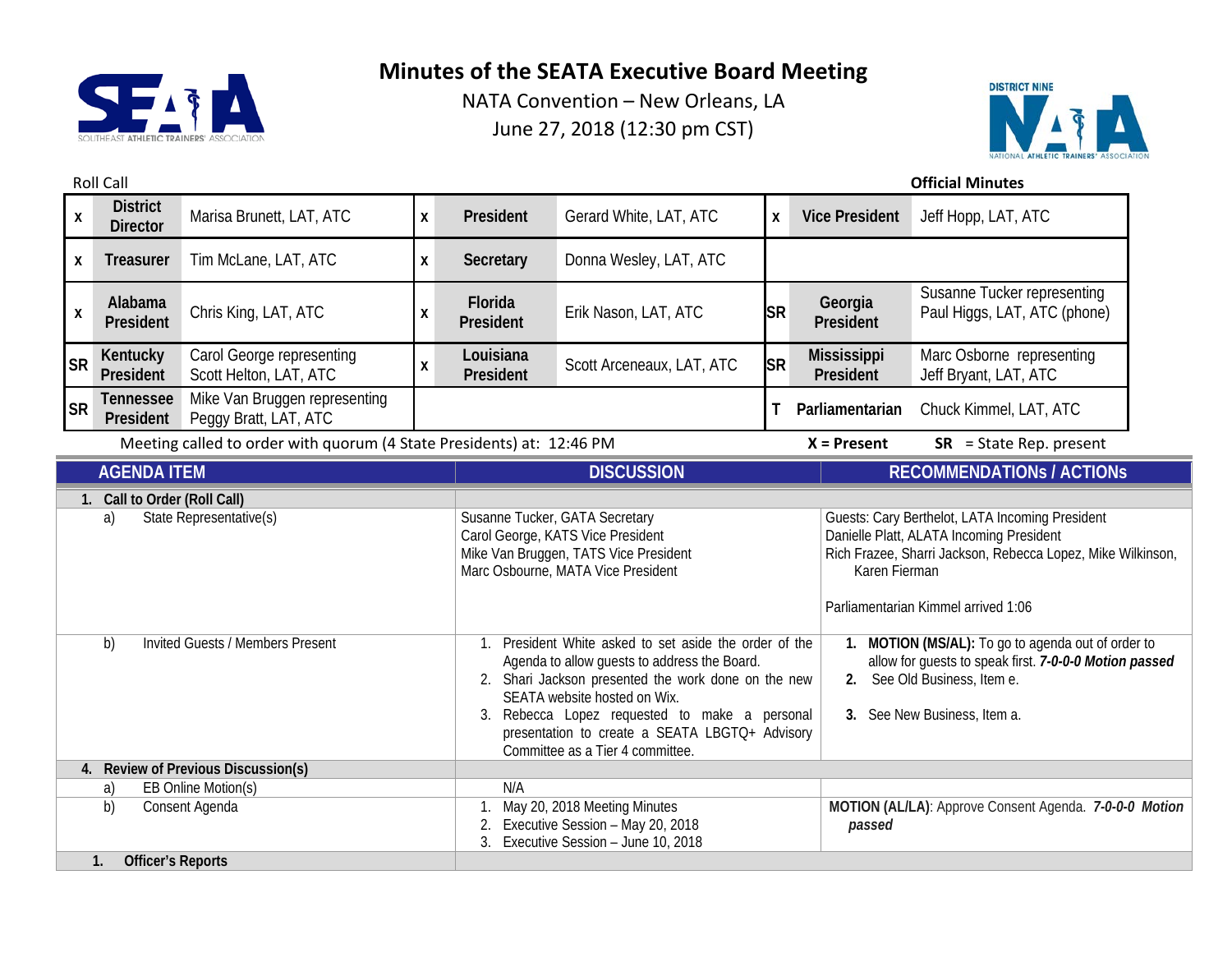



| <b>AGENDA ITEM</b>            | <b>DISCUSSION</b>                                                                                                                                                                                                              | <b>RECOMMENDATIONS / ACTIONS</b>                                                                                                                                                                                                                                                                                                                                                                                                                                                                                                                                                                                                                                                                                                                                                                                                                                                                                                                                                                                                                                                                                                                                                                                                                                                                                                                                     |
|-------------------------------|--------------------------------------------------------------------------------------------------------------------------------------------------------------------------------------------------------------------------------|----------------------------------------------------------------------------------------------------------------------------------------------------------------------------------------------------------------------------------------------------------------------------------------------------------------------------------------------------------------------------------------------------------------------------------------------------------------------------------------------------------------------------------------------------------------------------------------------------------------------------------------------------------------------------------------------------------------------------------------------------------------------------------------------------------------------------------------------------------------------------------------------------------------------------------------------------------------------------------------------------------------------------------------------------------------------------------------------------------------------------------------------------------------------------------------------------------------------------------------------------------------------------------------------------------------------------------------------------------------------|
| <b>Director Brunett</b><br>तो | 1. More BOD information will be provided on next call<br>due to Director Brunett's travel issues and more<br>meetings on Friday.                                                                                               | President White recognized that District 9 Director Brunett was<br>recently elected NATA Vice President; will take office after<br>General Session.                                                                                                                                                                                                                                                                                                                                                                                                                                                                                                                                                                                                                                                                                                                                                                                                                                                                                                                                                                                                                                                                                                                                                                                                                  |
| <b>President White</b><br>b)  | 1. The Great Gatsby Foundation Event is Thursday at<br>7:30 pm. SEATA does have some tickets for our<br>tables.<br>2. Thank you to ALATA and MATA for your hospitality.<br>3. President White asked for an Executive Session.  | CLOSED SESSION at 1:28 PM<br>CLOSED SESSION ENDED 1:48 PM (Guests re-entered)<br>The following statement will be read to the membership during<br>the SEATA Member's Meeting this afternoon:<br>With the full support of the Executive Board, I would like to<br>share the following statement with you in regards to a<br>recent action of the Board:<br>In April 2018, a lawsuit was filed naming SEATA as a co-<br>defendant in a copyright infringement suit. The lawsuit<br>alleged copyright infringement on a power point<br>presentation slide by a SEATA faculty member who made<br>a presentation during the 2016 ATSS meeting. SEATA<br>became aware of the suit in May 2018. The Executive<br>Board consulted with outside counsel (the same law firm<br>group on retainer by the NATA). After several discussions<br>and conference calls reviewing the matter, the SEATA<br>Executive Board decided to settle the suit in June 2018<br>because the Board Members determined that it was more<br>financially responsible use of the member's money. As you<br>President, I would I would love to be able to share more<br>details; however, SEATA has signed a customary non-<br>disclosure statement on the settlement. I would hope that<br>you, as a membership, would trust that your Board has<br>talked the correct steps to address this matter. |
| Vice President Hopp<br>C)     | UPDATE: Crowne Plaza Ravinia continuing with<br>negotiations and should be completed prior to June<br>meeting.<br>2. UPDATE: Hotel is crediting \$5 for rooms that were<br>overcharged and will issue an updated overall bill. | Contracts for ATSS and CSMM 2020-21 with Crowne Plaza<br>Ravinia are being finalized.<br>MOTION (LA/MS): To accept the 2020-21 ATSS/CSMM<br>Contracts with Crowne Plaza Ravinia in Atlanta pending                                                                                                                                                                                                                                                                                                                                                                                                                                                                                                                                                                                                                                                                                                                                                                                                                                                                                                                                                                                                                                                                                                                                                                   |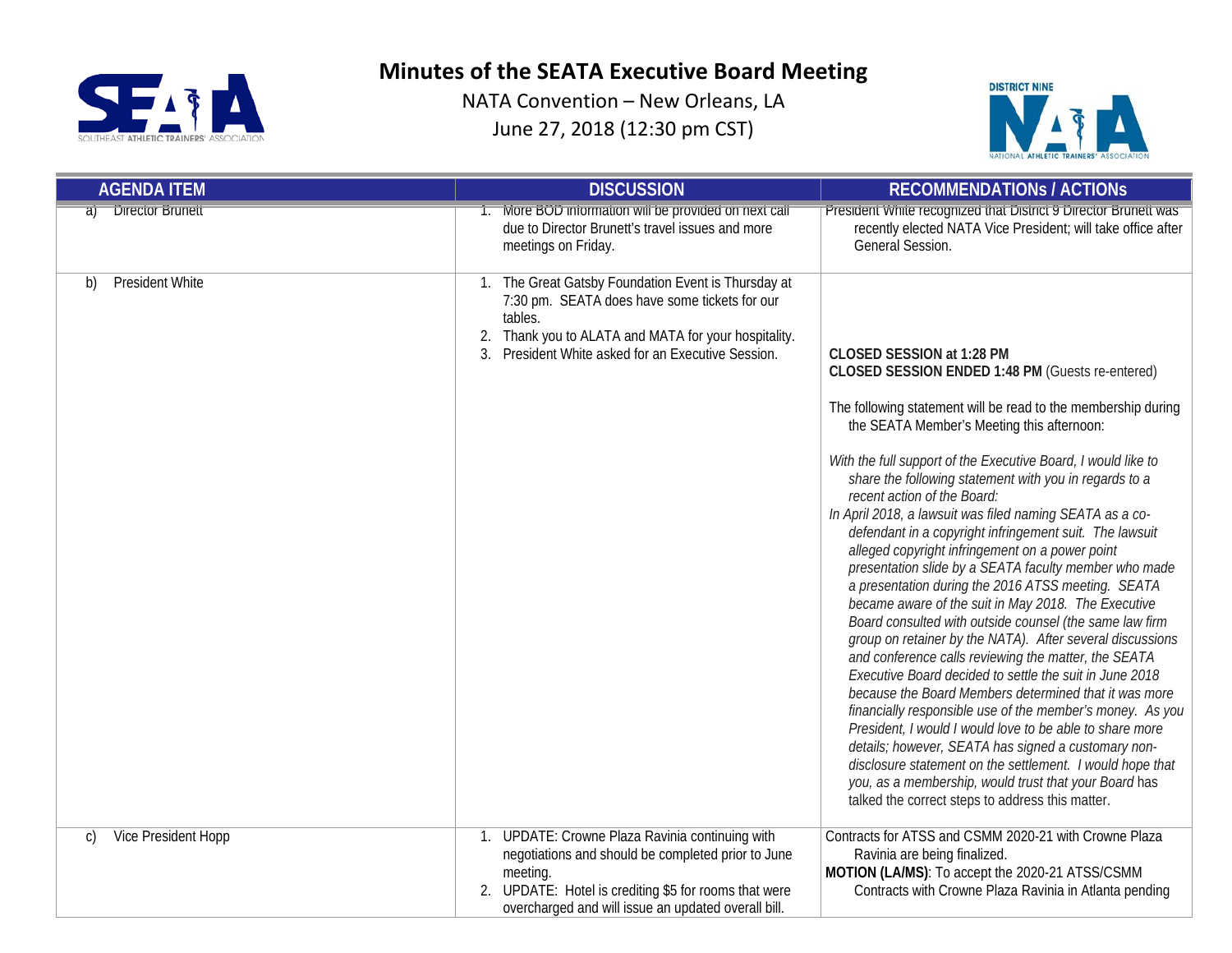



| <b>AGENDA ITEM</b>             | <b>DISCUSSION</b>                                                                                                                                                                                                                                                                                                                                                                                                                                                                                                                                                 | <b>RECOMMENDATIONS / ACTIONS</b>                                                                                                                                                                                                                           |  |
|--------------------------------|-------------------------------------------------------------------------------------------------------------------------------------------------------------------------------------------------------------------------------------------------------------------------------------------------------------------------------------------------------------------------------------------------------------------------------------------------------------------------------------------------------------------------------------------------------------------|------------------------------------------------------------------------------------------------------------------------------------------------------------------------------------------------------------------------------------------------------------|--|
|                                |                                                                                                                                                                                                                                                                                                                                                                                                                                                                                                                                                                   | final distribution to the Executive Board. 7-0-0-0 Motion<br>Passed.                                                                                                                                                                                       |  |
| <b>Secretary Wesley</b><br>d)  | COI Forms<br>The latest Membership Statistics were discussed.<br>2.<br>3. Membership Privacy Policy - NATA guidelines and<br>recommendations & BOC Approved Provider update<br>based on GDPR compliance; membership database<br>changes<br>4. SEATA Website Update<br>5. At present, no member requests for Surveys are being<br>accepted by NATA or requests for member contact<br>information. NATA is contacting/sending information<br>out itself from advertisers and no member information<br>is provided - Attendee info is different from Member<br>info. | 1. Board Members and Committee Chairs present were<br>given a COI to sign and return to Secretary Wesley.<br>2. Secretary Wesley and President White will continue to<br>investigate the impact of the new GDPR Compliance<br>regulations and the website. |  |
| <b>Treasurer McLane</b><br>e)  | Update: KY dues amount submitted to NATA.<br>1.<br>Update: Refund check to Angel Stone (ATSS Refund)<br>2.<br>Financial Reports were provided in Dropbox.<br>3.<br>a) PROFIT/LOSS Operating Income 37,000 - we<br>will be close to even.<br>BALANCE SHEET: 830,000 is both checking<br>b)<br>and investment account.<br>NVESTMENT: Doing pretty well.<br>CASH FLOWS: Discussed.<br>d)<br>Proposal from EDAC will be presented for Foundation<br>4.<br>Scholarship in the future.                                                                                  | EB Members and State Representatives are asked to use<br>Expensify for NATA 2018 travel expenses.                                                                                                                                                          |  |
| <b>Committee Reports</b><br>2. |                                                                                                                                                                                                                                                                                                                                                                                                                                                                                                                                                                   |                                                                                                                                                                                                                                                            |  |
| a. Standing Support Groups     |                                                                                                                                                                                                                                                                                                                                                                                                                                                                                                                                                                   |                                                                                                                                                                                                                                                            |  |
| i. SEATA CUATC                 | Updated on DISCUSSION: President Higgs (GA) will<br>recommend a SEATA member to President White to serve<br>as Chair for CUATC.                                                                                                                                                                                                                                                                                                                                                                                                                                   |                                                                                                                                                                                                                                                            |  |
| Ad hoc / Taskforce(s)<br>b.    |                                                                                                                                                                                                                                                                                                                                                                                                                                                                                                                                                                   |                                                                                                                                                                                                                                                            |  |
| Legislative Grant Taskforce    | Update on ATCTION: Created a group to develop criteria to<br>fund the SEATA Discretionary/Emergency Legislative<br>Grant. (Treasurer McLane, Chris King (AL), Peggy Bratt<br>(TN) named to the work group.)                                                                                                                                                                                                                                                                                                                                                       | State Reports are to be submitted to Kelsey Greenwald,<br>SEATA GAC Chair. She has asked that those reports be<br>submitted in a timely manner and reminded members<br>about the upcoming NATA Legislative Grants.                                         |  |
| <b>CSMM Taskforce</b><br>ii.   | DISCUSSION: The Taskforce posed the question: Should<br>SEATA consider not using Conference Direct in the<br>future? President White provide copies of recent email                                                                                                                                                                                                                                                                                                                                                                                               | No objections to a continued relationship with Conference<br>Direct.                                                                                                                                                                                       |  |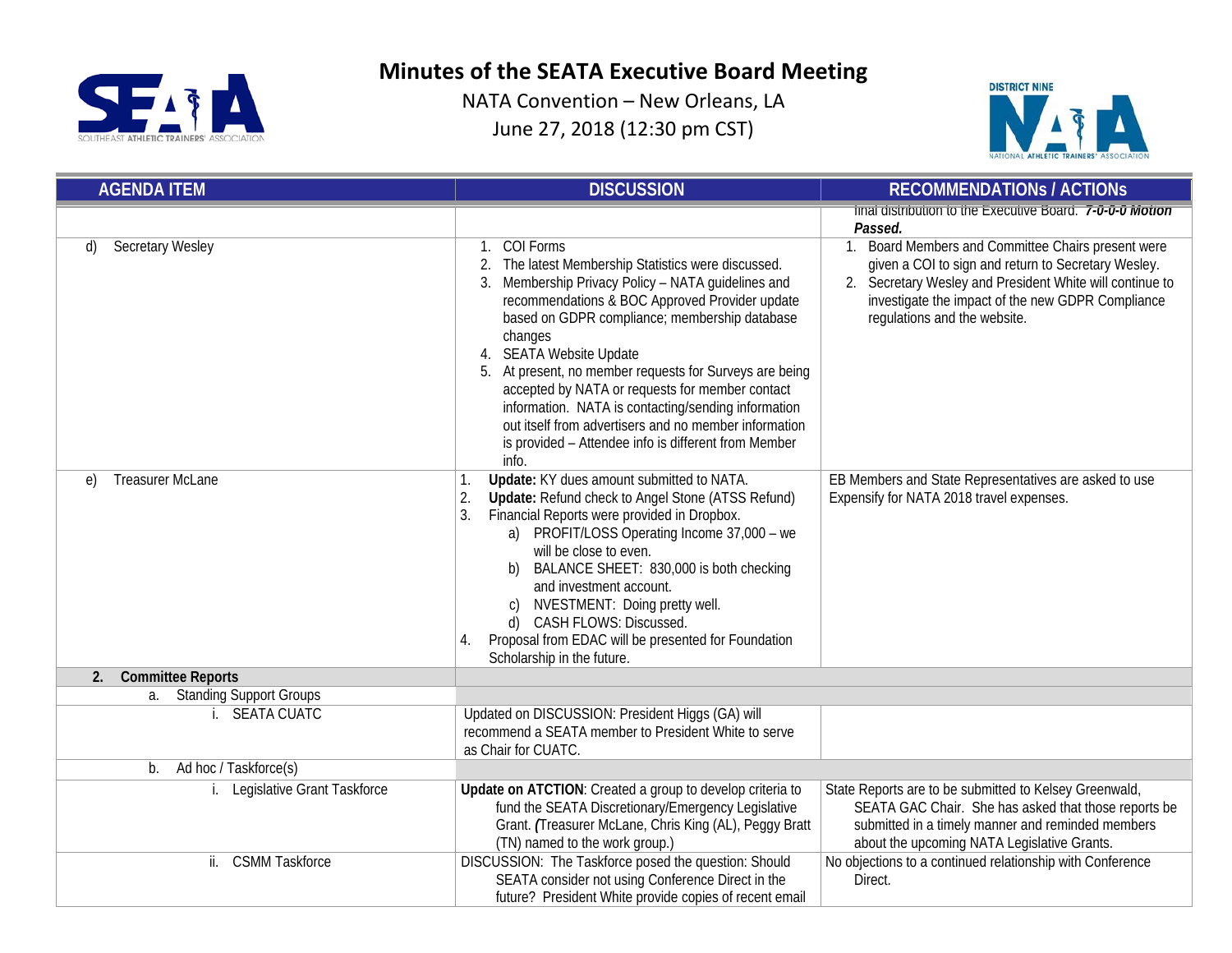



| <b>AGENDA ITEM</b>                         | <b>DISCUSSION</b>                                                                                                                                                                                                                                                                                                                                                                                                                                                                                                                                                                                  | <b>RECOMMENDATIONS / ACTIONS</b>                                                                                                                                            |  |
|--------------------------------------------|----------------------------------------------------------------------------------------------------------------------------------------------------------------------------------------------------------------------------------------------------------------------------------------------------------------------------------------------------------------------------------------------------------------------------------------------------------------------------------------------------------------------------------------------------------------------------------------------------|-----------------------------------------------------------------------------------------------------------------------------------------------------------------------------|--|
|                                            | correspondences from Sandra Geiger, Conference<br>Direct, with regards to potential hotel sites for the 2020<br>and 2021 ATSS and CSMM meetings. Per previous<br>approval by the Board, Vice President Hopp is finalizing<br>the hotel contacts for these years with CPR. President<br>White expressed concerns with possible increasing<br>costs at the CPR due to their extensive remodeling of<br>the hotel. He asked if there were any objections to<br>maintaining a working relationship with Conference<br>Direct for future SEATA meetings?                                                |                                                                                                                                                                             |  |
| <b>Old Business</b><br>3.                  |                                                                                                                                                                                                                                                                                                                                                                                                                                                                                                                                                                                                    |                                                                                                                                                                             |  |
| SEATA SWaG (Strategic Plan) Meeting<br>а.  | DISCUSSION: Have a proposal for the Board to review and<br>ask for approval. Requesting funding of up to \$18,000 to<br>hold a Strategic Workgroup and Guidance (SWaG) Meeting<br>in Birmingham, AL (date TBD). Funding to cover all travel<br>related expenses duly approved by President White, meals,<br>hotel (if necessary) for the member(s) to attend this SEATA<br>joint-committee meeting. Up to 39 members are being invited<br>to attend.                                                                                                                                               | MOTION (SEC/AL): To establish a line item budget of up to<br>\$18,000 for the Strategic Workgroup and Guidance meeting to<br>be held in January 2019. 7-0-0-0 Motion Passed |  |
| Sharing of CEU Opportunities (White)<br>b. | SEATA Policy on Promoting CEU Opportunities - see<br>attached.                                                                                                                                                                                                                                                                                                                                                                                                                                                                                                                                     | NO MOTION                                                                                                                                                                   |  |
| Membership Value Document<br>С.            | <b>ACTION: President White and Treasurer McLane will work</b><br>on membership value document                                                                                                                                                                                                                                                                                                                                                                                                                                                                                                      | In-progress                                                                                                                                                                 |  |
| Policy & Procedures<br>d.                  | ACTION: Proposed changes in P&P prior to the official<br>version and approval, should be emailed to President<br>White and cc'd to all by April 1.<br>DISCUSSION: The following policies have been revised:<br>1. Selection of state-based committee members to<br>Tier 2 & 3<br><b>CUATC</b> composition<br>2.<br>Financial Section<br>$\mathcal{E}$<br>a. Approval based on \$ amount<br>Financial Reports - Annual and Quarterly<br>b.<br>Copied Expense Reimbursement Policy<br>C.<br>Processing of reimbursement requests<br>d.<br>$(2X / \text{month})$<br>Dues Distribution to States<br>е. | MOTION (MS/FL): To accept the proposed changes to P&P<br>as presented. 7-0-0-0 Motion Passed                                                                                |  |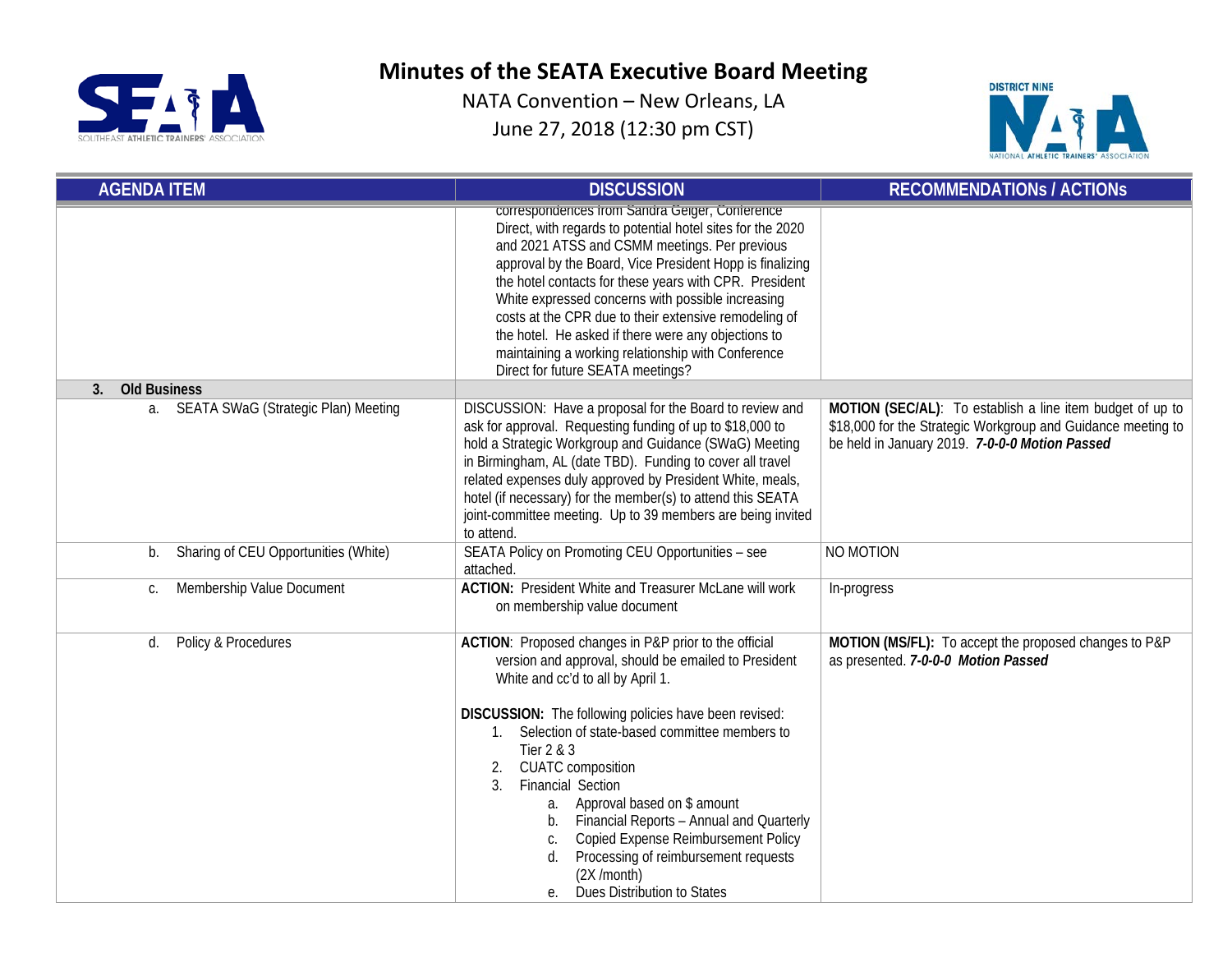



| <b>AGENDA ITEM</b>                                             | <b>DISCUSSION</b>                                                                                                                                                                                                                                                                                                                                                                                                                                                                                                                                   | <b>RECOMMENDATIONS / ACTIONS</b>                                                                                                                                                                                                    |  |
|----------------------------------------------------------------|-----------------------------------------------------------------------------------------------------------------------------------------------------------------------------------------------------------------------------------------------------------------------------------------------------------------------------------------------------------------------------------------------------------------------------------------------------------------------------------------------------------------------------------------------------|-------------------------------------------------------------------------------------------------------------------------------------------------------------------------------------------------------------------------------------|--|
|                                                                | <b>Foundation Memorial Scholarship</b><br><b>Credit Card Usage Policy</b><br>g.<br>Capital Hill Day Grant<br>4.<br>5.<br><b>SSS Award Grant</b>                                                                                                                                                                                                                                                                                                                                                                                                     |                                                                                                                                                                                                                                     |  |
| Website transition (Wesley)<br>е.                              | Update on transition to Wix site - Sharri Jackson, SEATA<br>Webmaster, presented to the Board with review of the<br>new WIX website. She is continuing to update our site<br>and we will transition fully from Wild Apricot for website<br>management prior to the price increase date.<br>DISCUSSION: Based on discussions and information learned<br>in yesterday's Secretary-Treasurer Committee meeting,<br>some additional changes will need to be made.<br>DISCUSSION: Need to determine when we will transition<br>from Wild Apricot to Wix. | Secretary Wesley recommended that depending upon<br>continued revisions and new additional changes, we may need<br>to go to a monthly contract with WA before final transition.                                                     |  |
| Updating marketing / PR signage and displays<br>f.<br>(Wesley) | <b>UPDATE:</b> Improving SEATA backdrop and marketing items.                                                                                                                                                                                                                                                                                                                                                                                                                                                                                        | Secretary Wesley is finalizing the new backdrop. She will<br>send electronic proof(s) to the Officers for review and final<br>approval.                                                                                             |  |
| <b>New Business</b><br>6.                                      |                                                                                                                                                                                                                                                                                                                                                                                                                                                                                                                                                     |                                                                                                                                                                                                                                     |  |
| Creation of a SEATA - LBGTQ+ Advisory<br>a.<br>Committee       | Rebecca Lopez, District IX Representative to NATA<br>LGBTQ+ AC has requested to re-present the<br>proposal to create a SEATA LBGTQ+ Advisory<br>Committee as a Tier 4 committee of SEATA with up<br>to eight members. Rebecca presented a PPT to the<br>Board and discussed the purpose and objectives of the<br>committee. Discussion was held.                                                                                                                                                                                                    | MOTION (SEC/LA): To approve LGBTQ+ Advisory Committee<br>as proposed as a Tier 4 SEATA Committee with up to<br>eight members. Vote: 4-0-3-0 (AL, FL, KY) MOTION<br><b>PASSED</b>                                                    |  |
| Gift for Sharri Jackson. (Wesley)<br>b.                        | President White approved Secretary Wesley's request of<br>\$250 gift card for Sharri Jackson in recognition of her service<br>to SEATA/NATA to help offset cost of her expenses for<br>traveling to New Orleans for NATA Honorary Membership<br>Award.                                                                                                                                                                                                                                                                                              | Secretary Wesley secured the gift card and has been<br>presented to Sharri Jackson as a room amenity upon her<br>arrival to New Orleans for NATA.                                                                                   |  |
| Student Membership (Wesley)<br>C.                              | Student Membership & CAATE program<br>transitions. Discussion was held to inform the<br>Board of her data indicating trends and loss of<br>student members and revenue based upon<br>educational program transition.                                                                                                                                                                                                                                                                                                                                |                                                                                                                                                                                                                                     |  |
| SEATA reimbursements and email<br>d.<br>communication          | DISCUSSION: Members have contacted the SEATA<br>President concerning timely reimbursement and/or email<br>correspondence reply to emails regarding reimbursement.<br>Treasurer McLane reports having some issues with emails                                                                                                                                                                                                                                                                                                                        | Previously discussed. President White and Treasurer McLane<br>have worked and are continuing to establish the best<br>process. Anyone having an outstanding expense should<br>email SEATA treasurer and SEATA president separately. |  |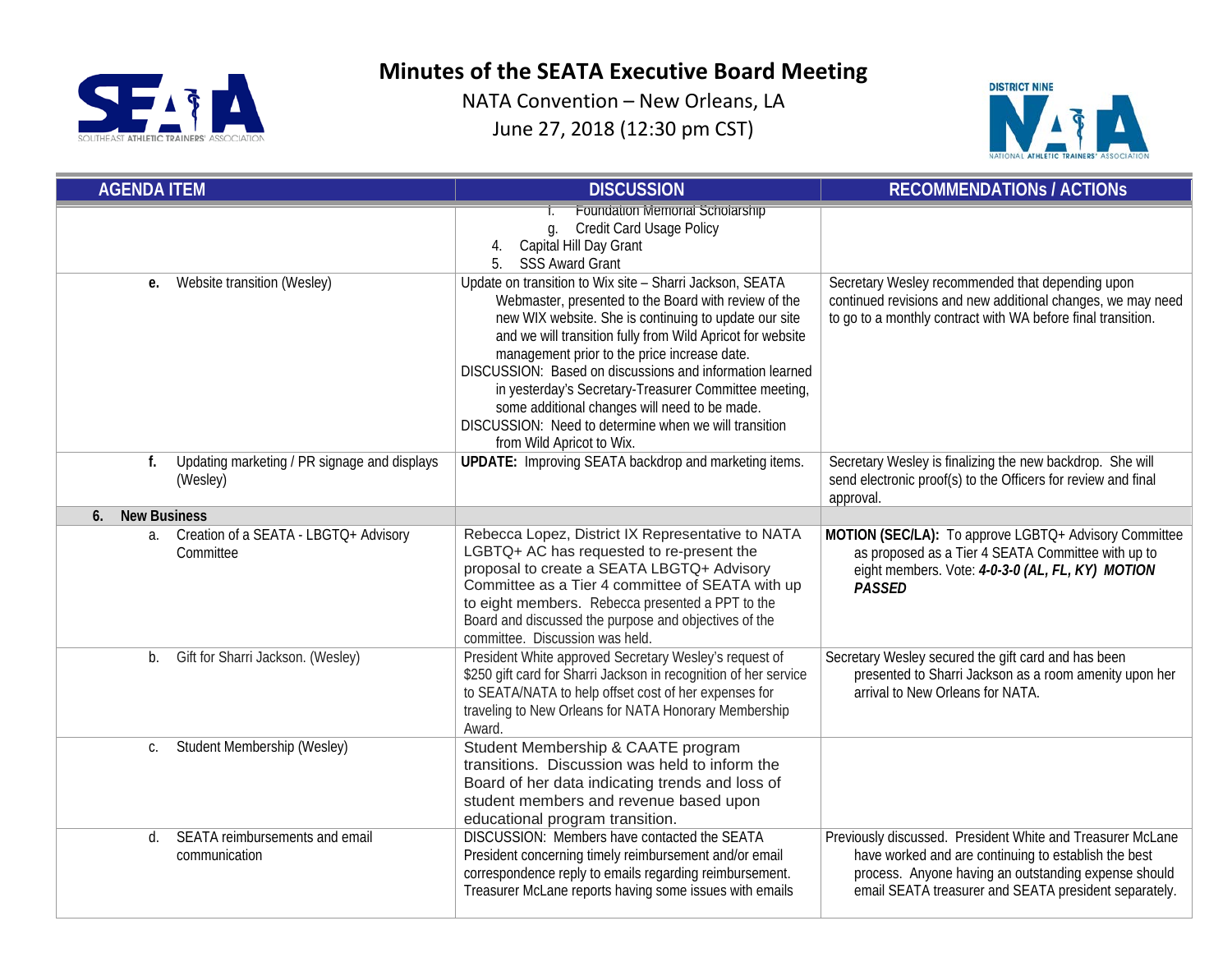



| <b>AGENDA ITEM</b>                                       | <b>DISCUSSION</b>                                                                                                                                                                                                                                                                                                                                                                                                                                                                                                                                                                                  | <b>RECOMMENDATIONS / ACTIONS</b>                                                                                                                           |  |
|----------------------------------------------------------|----------------------------------------------------------------------------------------------------------------------------------------------------------------------------------------------------------------------------------------------------------------------------------------------------------------------------------------------------------------------------------------------------------------------------------------------------------------------------------------------------------------------------------------------------------------------------------------------------|------------------------------------------------------------------------------------------------------------------------------------------------------------|--|
|                                                          | going into his Spam Folder. Need to find a resolution to this<br>matter.                                                                                                                                                                                                                                                                                                                                                                                                                                                                                                                           |                                                                                                                                                            |  |
| <b>YPC Funding Request</b><br>е.                         | PROPOSAL: The YPC Chair is requesting \$1,500 a year in<br>funding for the next four years (see email message below).<br>They are also requesting to be able to schedule the YP Mixer<br>event during CSMM independent of any other SEATA<br>sponsored event at CSMM.<br>DISCUSSION: The Board expressed full support of the YPC<br>efforts and their intent of the proposal. However, there were<br>concerns with the potential scheduling conflict with a SEATA<br>sponsored fundraiser event during the CSMM. Members<br>should not have to make a choice as to which SEATA event<br>to attend. | MOTION (AL/LA): To accept the YPC funding request with<br>the stipulation that the YP Event not conflict with a SEATA<br>Fundraiser. 7-0-0-0 Motion Passed |  |
| NATAPAC Event at CSMM                                    | DISCUSSION: Incorporating a NATAPAC event during<br>CSMM. Would develop a cycle of GAC, Foundation, and<br>NATAPAC as hosted fundraising events by SEATA. Director<br>Brunett discussed questions from members about why<br>SEATA does not actively support the NATAPAC. Discussion<br>about adding a line on CSMM Registration for members to<br>contribute, similar to NATA Foundation. Parliamentarian<br>Kimmel suggested keeping options open about possibly<br>having another event in lieu of a 3rd rotation between<br>Foundation and Governmental Affairs.                                | Treasurer McLane / Secretary Wesley will add a donation line<br>on the Registration Form for future CSMM and ATEC<br>symposium registrations.              |  |
| NATA 3rd Party Reimbursement Initiative<br>g.<br>(Nason) | President Nason has some information on the 3rd Party<br>Reimbursement material for state leaders. If interested, Joe<br>Green has developed a packet of information for steps to<br>develop and work on reimbursement.                                                                                                                                                                                                                                                                                                                                                                            |                                                                                                                                                            |  |
| Announcements                                            | ATAF will have 30 <sup>th</sup> Symposium in July.                                                                                                                                                                                                                                                                                                                                                                                                                                                                                                                                                 |                                                                                                                                                            |  |
| 8. Adjournment                                           | Meeting adjourned at:                                                                                                                                                                                                                                                                                                                                                                                                                                                                                                                                                                              | 3:20 PM                                                                                                                                                    |  |